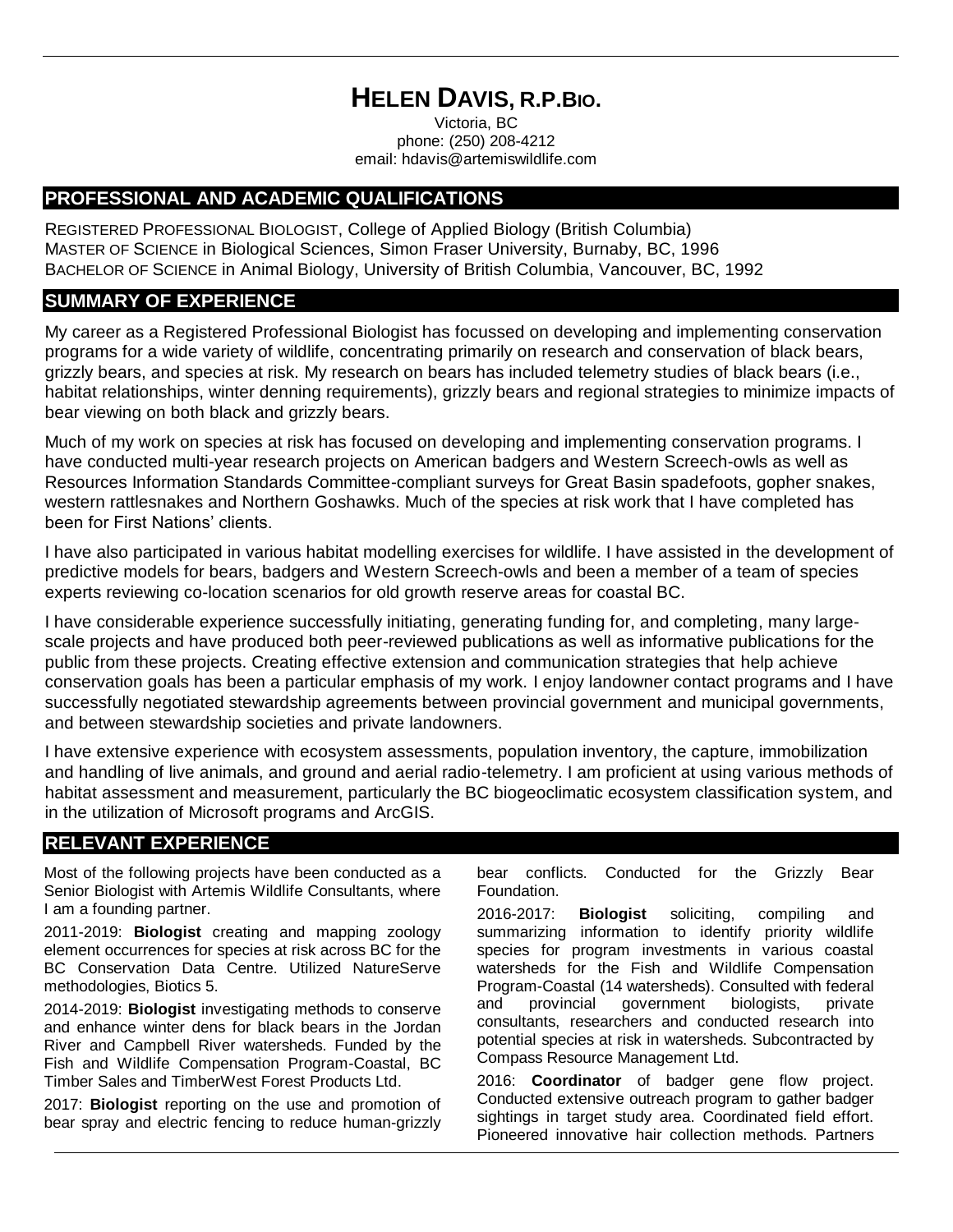included Ministry of Environment, Okanagan Nation Alliance and UBC-Okanagan.

2014: **Project co-leader** conducting Northern Goshawk and bat inventories in the Clayton Falls watershed. Funded by the Fish and Wildlife Compensation Program-Coastal.

2014: **Lead biologist** conducting surveys for coastal Western Screech-owls. Conducted for BC Ministry of Environment (MOE), Victoria, BC.

2010: **Technician** live-trapping fishers as part of radiotelemetry research project at proposed Site C dam. Subcontracted by Keystone Wildlife Research Ltd.

2010: **Lead negotiator** between the BC Ministry of Environment and local governments (municipal, city, regional district) to protect habitat of species at risk through stewardship agreements (4 were completed).

2009-2010: **Consultant**: soliciting, compiling and summarizing information to identify priority wildlife species for program investments in various coastal watersheds. Consulted with partner agencies (MOE, Environment Canada). Attended public and First Nations consultation meetings for watershed planning. Conducted for the Bridge Coastal Restoration Program (BCRP, now FWCP-Coastal), Burnaby, BC.

2008-2009: **Domain expert** for American black bears for a MARXAN modelling project to identify overlap between the old-growth habitat requirements of focal species to optimally select old growth reserve areas at the landscape scale. Conducted for the Ecosystem Based Management Working Group.

2005-2008: **Principal investigator** for inventory, research, and extension program aimed at conserving Western Screech-owls (COSEWIC Threatened species) along the Shuswap River. Responsible for developing objectives and all aspects of project coordination and

implementation, including preparation of successful funding applications. Funded by BCRP, Habitat Stewardship Program, and the Forest Science Program of the Forest Investment Account.

2005-2008: **Project co-leader** for species at risk surveys. Conducted RISC-compliant presence/not detected inventories of Great Basin spadefoots, western rattlesnakes, gopher snakes, Western Screech-owls, and badgers for the Okanagan Indian Band, Vernon, BC. Secured funding from the IRF.

2004-2007: **Project co-leader** for species at risk surveys. Conducted RISC-compliant presence/not detected inventories of Great Basin spadefoots, gopher snakes, Western Screech-owls, and badgers for the Spallumcheen Indian Band, Enderby, BC. Secured funding from the IRF.

1999-2004: **Extension specialist** for Thompson-Okanagan Badger Project. Responsible for developing extension priorities for conservation strategies, conducting target group consultation, production of extension materials, and project delivery.

1997-1999: **Project biologist** collecting bear hair samples from the range of Kermode bears in BC. Conducted for Western Forest Products, Vancouver, BC.

1992-1995: **Project biologist** for Nimpkish Black Bear Study. Responsible for all aspects of the denning portion of the study design, data collection, analysis and reporting. Also responsible for immobilization, radiocollaring, and monitoring of bears, habitat classification and description, behavioural data collection, plant identification, and forestry interpretations. Conducted for the MELP, Victoria, BC.

### **REPORTS & PUBLICATIONS**

- Davis, H. 1996. Characteristics and selection of winter dens by black bears in coastal British Columbia. M.Sc. Thesis. Simon Fraser University, Burnaby, BC.
- Davis, H. 2014. Ensuring sustainability of least weasel populations. Prepared for the Habitat Conservation Trust Foundation, Victoria, BC.
- Davis, H. 2015. Proposed bear-viewing strategy for central coast Conservancies. Prepared for Habitat Conservation Trust Foundation, Victoria, BC.
- Davis, H. and R. J. Cannings. 2008. Diet of Western Screech-owls in the interior of British Columbia. British Columbia Birds 18:19-22.
- Davis, H. and F. Doyle. 2014. Surveys of coastal Western Screech-Owls. Prepared for BC Ministry of Environment, Victoria, BC.
- Davis, H., A. N. Hamilton, A. S. Harestad and R. D. Weir. 2012. Longevity and reuse of black bears dens in managed forests of coastal British Columbia. Journal of Wildlife Management 76:523-527.
- Davis, H., and A. S. Harestad. 1996. Cannibalism by black bears in the Nimpkish Valley, British Columbia. Northwest Science 70:88-92.
- Davis, H. and R. D. Weir. 2010. Home ranges and spatial organization of Western Screech-owls in southern British Columbia. Northwestern Naturalist 91:157-164.
- Davis, H., and R. D. Weir. 2008. Western Screech-owl conservation along the Shuswap River. Prepared for Bridge-Coastal Restoration Program, Burnaby, BC.